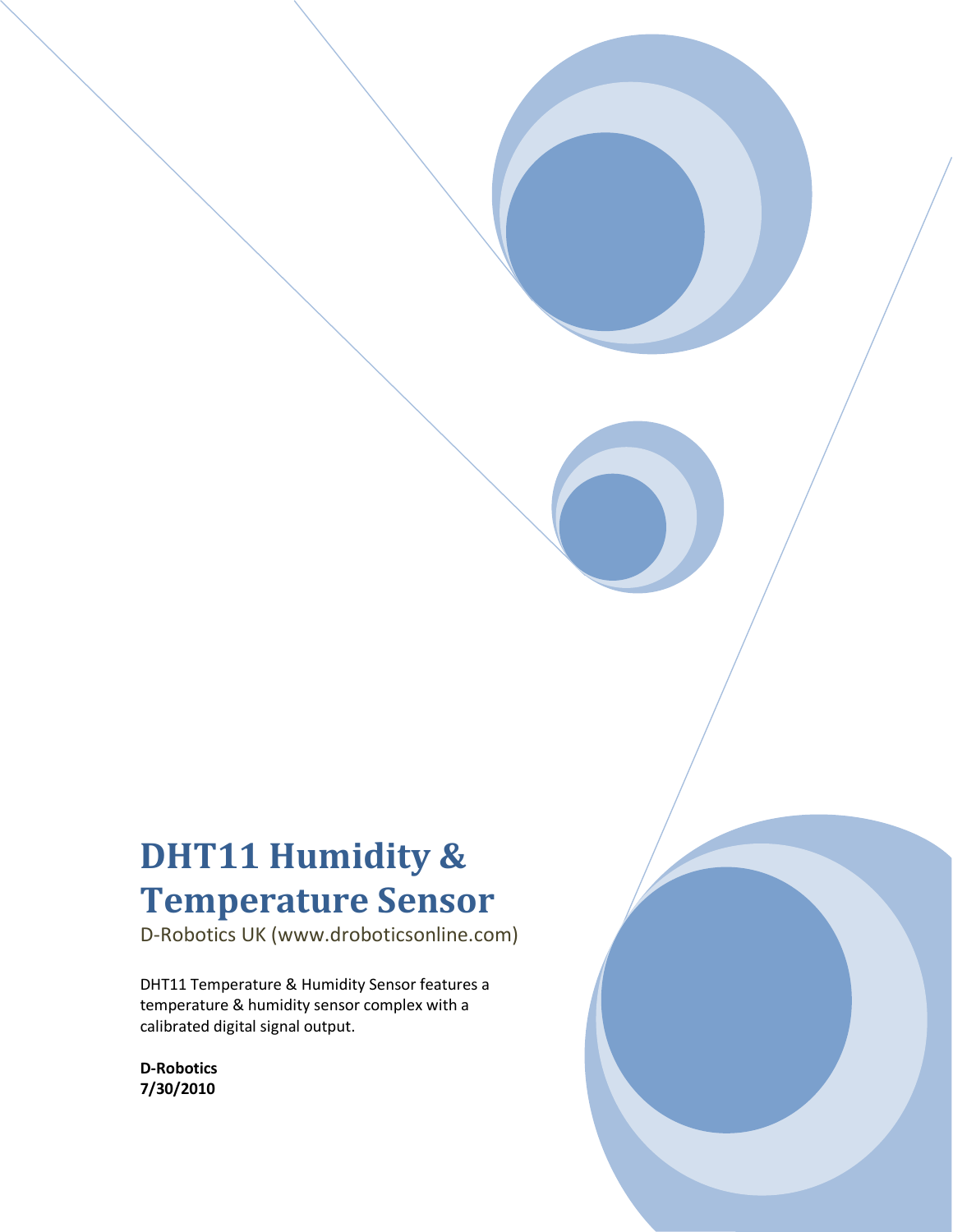# DHT 11 Humidity & Temperature Sensor



## **1. Introduction**

This DFRobot DHT11 Temperature & Humidity Sensor features a temperature & humidity sensor complex with a calibrated digital signal output. By using the exclusive digital-signal-acquisition technique and temperature & humidity sensing technology, it ensures high reliability and excellent long-term stability. This sensor includes a resistive-type humidity measurement component and an NTC temperature measurement component, and connects to a highperformance 8-bit microcontroller, offering excellent quality, fast response, anti-interference ability and cost-effectiveness.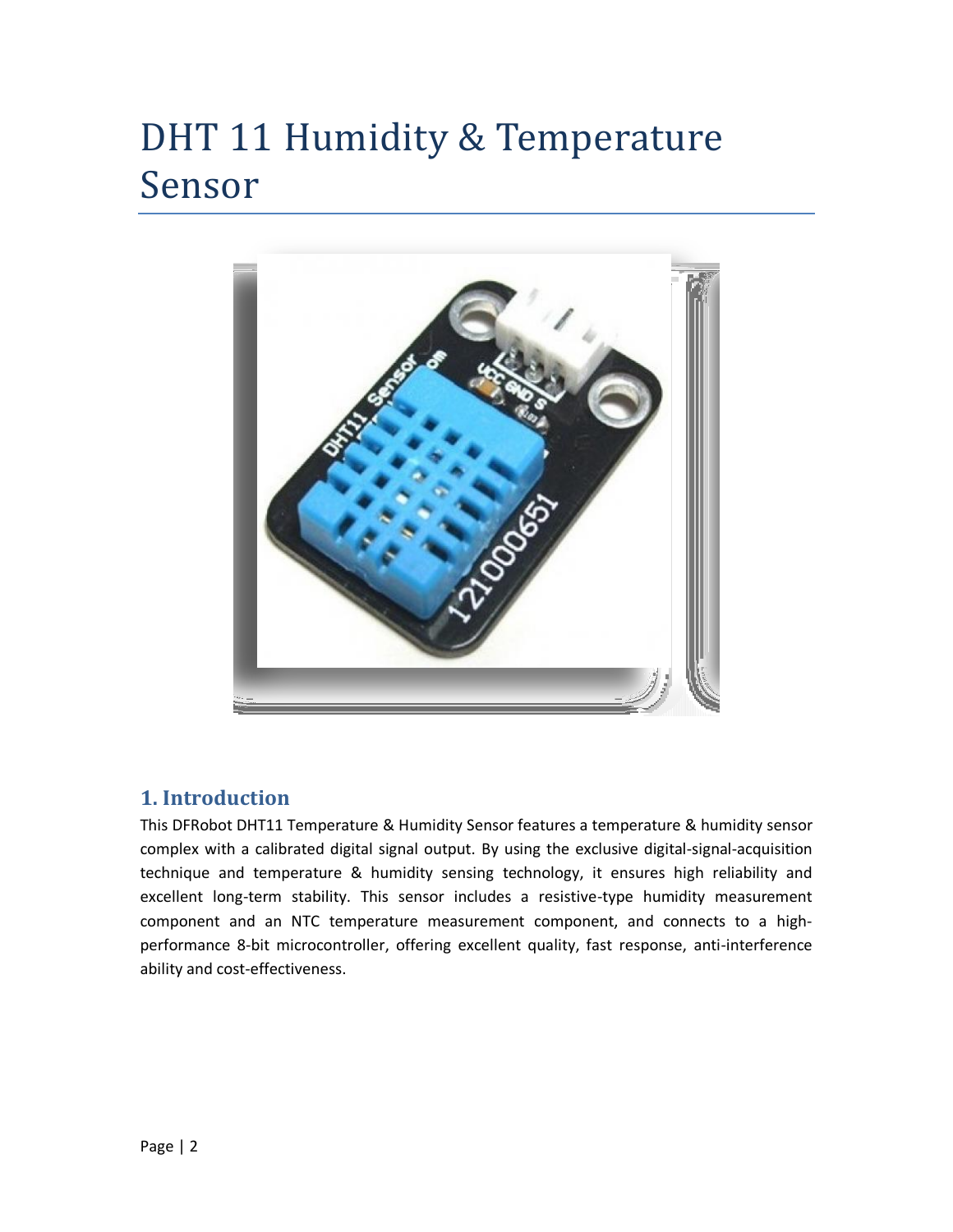

Each DHT11 element is strictly calibrated in the laboratory that is extremely accurate on humidity calibration. The calibration coefficients are stored as programmes in the OTP memory, which are used by the sensor's internal signal detecting process. The single-wire serial interface makes system integration quick and easy. Its small size, low power consumption and up-to-20 meter signal transmission making it the best choice for various applications, including those most demanding ones. The component is 4-pin single row pin package. It is convenient to connect and special packages can be provided according to users' request.

## **2. Technical Specifications:**

### **Overview:**

| Item              | Measurement   Humidity |          | Temperature    | Resolution | Package      |
|-------------------|------------------------|----------|----------------|------------|--------------|
|                   | Range                  | Accuracy | Accuracy       |            |              |
| DHT <sub>11</sub> | 20-90%RH               | $±5%$ RH | $±2^{\circ}$ C |            | 4 Pin Single |
|                   | $0-50$ $\degree$ C     |          |                |            | Row          |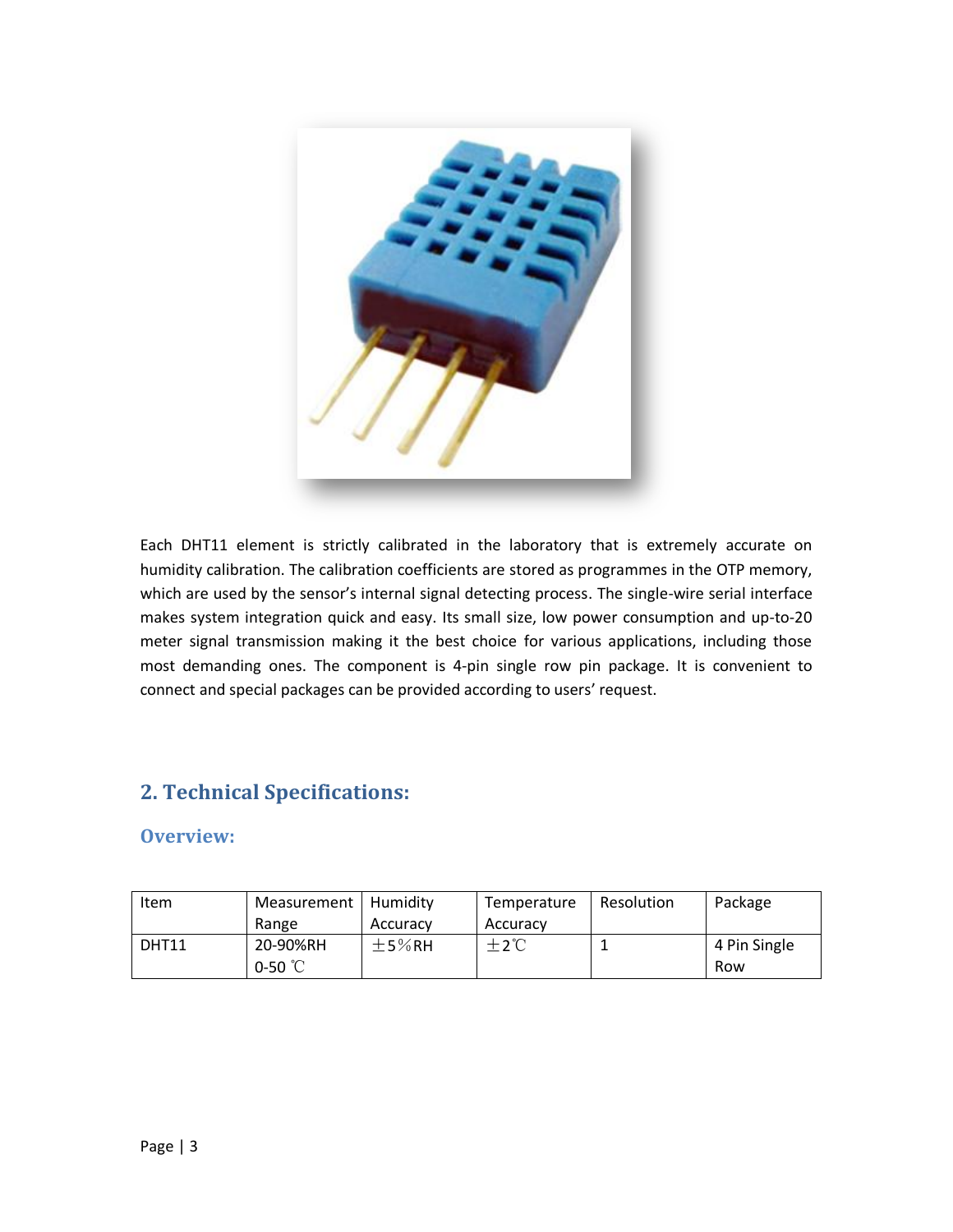# **Detailed Specifications:**

| <b>Parameters</b>    | <b>Conditions</b>              | <b>Minimum</b> | <b>Typical</b>  | <b>Maximum</b> |  |  |
|----------------------|--------------------------------|----------------|-----------------|----------------|--|--|
| <b>Humidity</b>      |                                |                |                 |                |  |  |
| <b>Resolution</b>    |                                | 1%RH           | 1%RH            | <b>1%RH</b>    |  |  |
|                      |                                |                | 8 Bit           |                |  |  |
| Repeatability        |                                |                | ±1%RH           |                |  |  |
| <b>Accuracy</b>      | $25^{\circ}$ C                 |                | ±4%RH           |                |  |  |
|                      | $0-50^{\circ}$ C               |                |                 | $±$ 5%RH       |  |  |
| Interchangeability   | Fully Interchangeable          |                |                 |                |  |  |
| <b>Measurement</b>   | $0^{\circ}$ C                  | 30%RH          |                 | 90%RH          |  |  |
| Range                | $25^{\circ}$ C                 | 20%RH          |                 | 90%RH          |  |  |
|                      | 50°C                           | 20%RH          |                 | 80%RH          |  |  |
| <b>Response Time</b> | $1/e(63%)25^{\circ}\text{C}$ , | 6 S            | 10 <sub>S</sub> | 15S            |  |  |
| (Seconds)            | 1m/s Air                       |                |                 |                |  |  |
| <b>Hysteresis</b>    |                                |                | ±1%RH           |                |  |  |
| Long-Term            | Typical                        |                | $±$ 1%RH/year   |                |  |  |
| <b>Stability</b>     |                                |                |                 |                |  |  |
| <b>Temperature</b>   |                                |                |                 |                |  |  |
| <b>Resolution</b>    |                                | $1^{\circ}$ C  | $1^{\circ}$ C   | $1^{\circ}$ C  |  |  |
|                      |                                | 8 Bit          | 8 Bit           | 8 Bit          |  |  |
| Repeatability        |                                |                | $±1^{\circ}C$   |                |  |  |
| <b>Accuracy</b>      |                                | $±1^{\circ}C$  |                 | $±2^{\circ}$ C |  |  |
| <b>Measurement</b>   |                                | $0^{\circ}$ C  |                 | 50°C           |  |  |
| Range                |                                |                |                 |                |  |  |
| <b>Response Time</b> | 1/e(63%)                       | 6 S            |                 | 30 S           |  |  |
| (Seconds)            |                                |                |                 |                |  |  |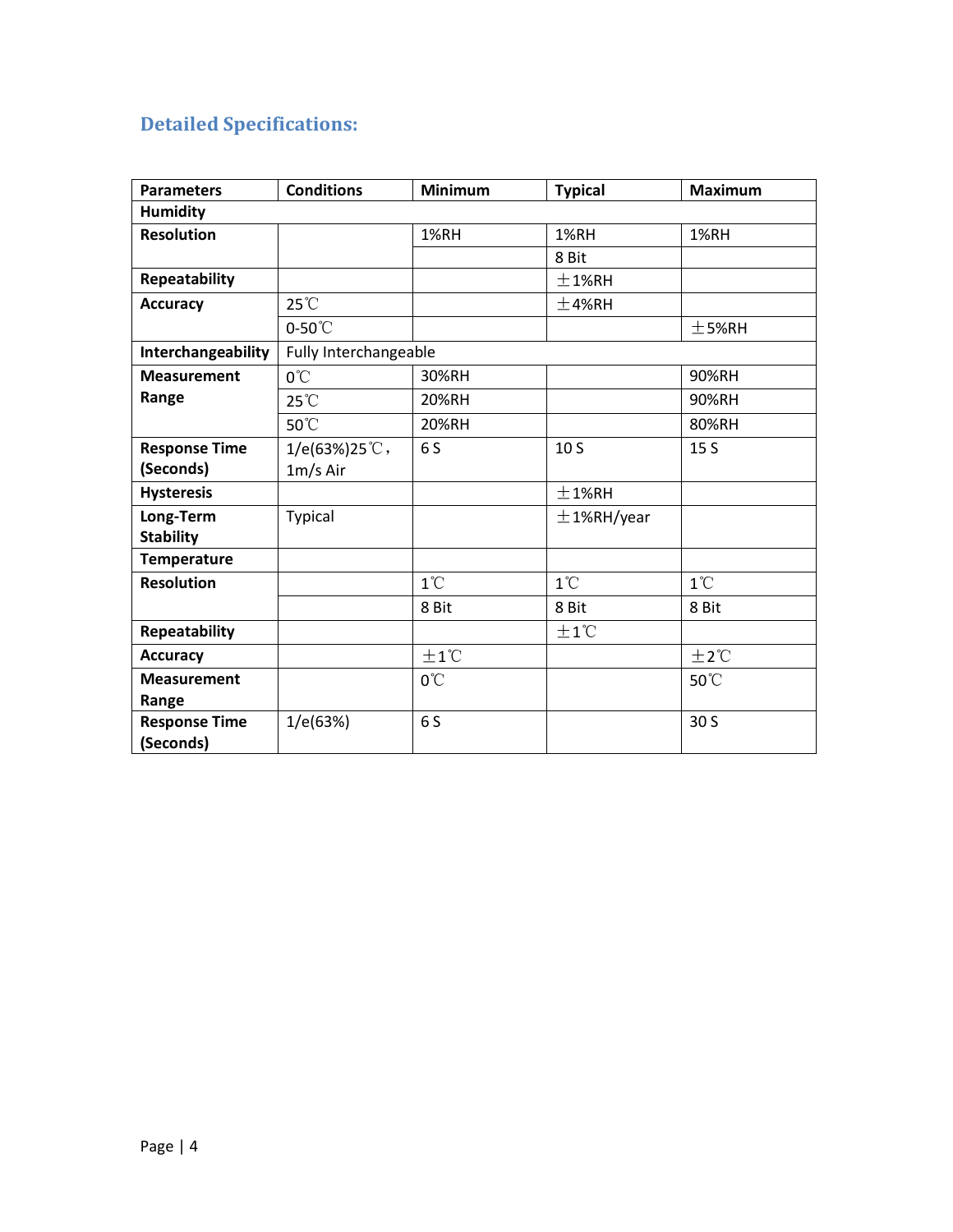## **3. Typical Application (Figure 1)**



**Figure 1 Typical Application**

Note: 3Pin – Null; MCU = Micro-computer Unite or single chip Computer

When the connecting cable is shorter than 20 metres, a 5K pull-up resistor is recommended; when the connecting cable is longer than 20 metres, choose a appropriate pull-up resistor as needed.

## **4. Power and Pin**

DHT11's power supply is 3-5.5V DC. When power is supplied to the sensor, do not send any instruction to the sensor in within one second in order to pass the unstable status. One capacitor valued 100nF can be added between VDD and GND for power filtering.

## **5. Communication Process: Serial Interface (Single-Wire Two-Way)**

Single-bus data format is used for communication and synchronization between MCU and DHT11 sensor. One communication process is about 4ms.

Data consists of decimal and integral parts. A complete data transmission is **40bit**, and the sensor sends **higher data bit** first.

**Data format:** 8bit integral RH data + 8bit decimal RH data + 8bit integral T data + 8bit decimal T data + 8bit check sum. If the data transmission is right, the check-sum should be the last 8bit of "8bit integral RH data + 8bit decimal RH data + 8bit integral T data + 8bit decimal T data".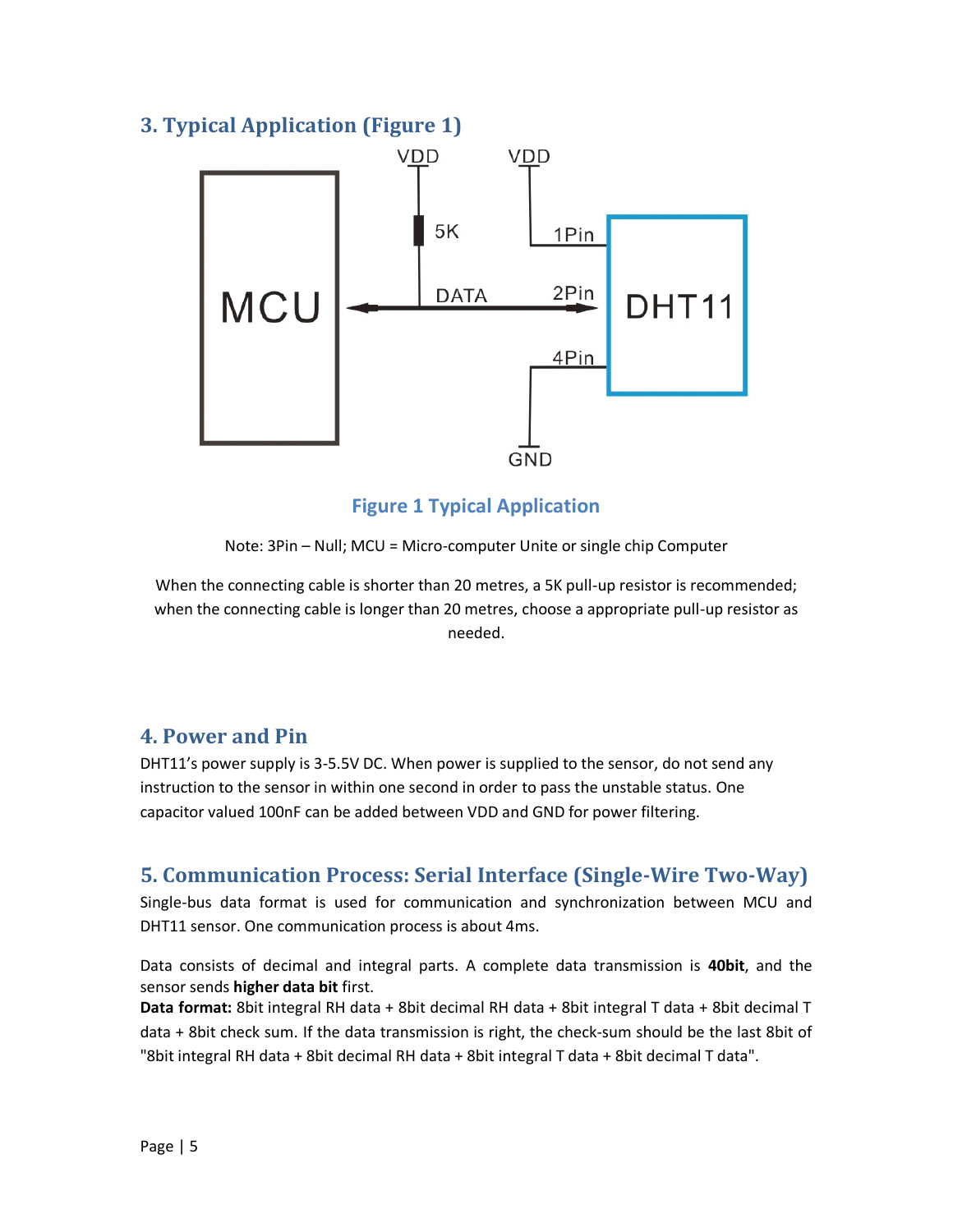## **5.1 Overall Communication Process (Figure 2, below)**

When MCU sends a start signal, DHT11 changes from the low-power-consumption mode to the running-mode, waiting for MCU completing the start signal. Once it is completed, DHT11 sends a response signal of 40-bit data that include the relative humidity and temperature information to MCU. Users can choose to collect (read) some data. Without the start signal from MCU, DHT11 will not give the response signal to MCU. Once data is collected, DHT11 will change to the lowpower-consumption mode until it receives a start signal from MCU again.



**Figure 2 Overall Communication Process**

## **5.2 MCU Sends out Start Signal to DHT (Figure 3, below)**

Data Single-bus free status is at high voltage level. When the communication between MCU and DHT11 begins, the programme of MCU will set Data Single-bus voltage level from high to low and this process must take at least 18ms to ensure DHT's detection of MCU's signal, then MCU will pull up voltage and wait 20-40us for DHT's response.



**Figure 3 MCU Sends out Start Signal & DHT Responses**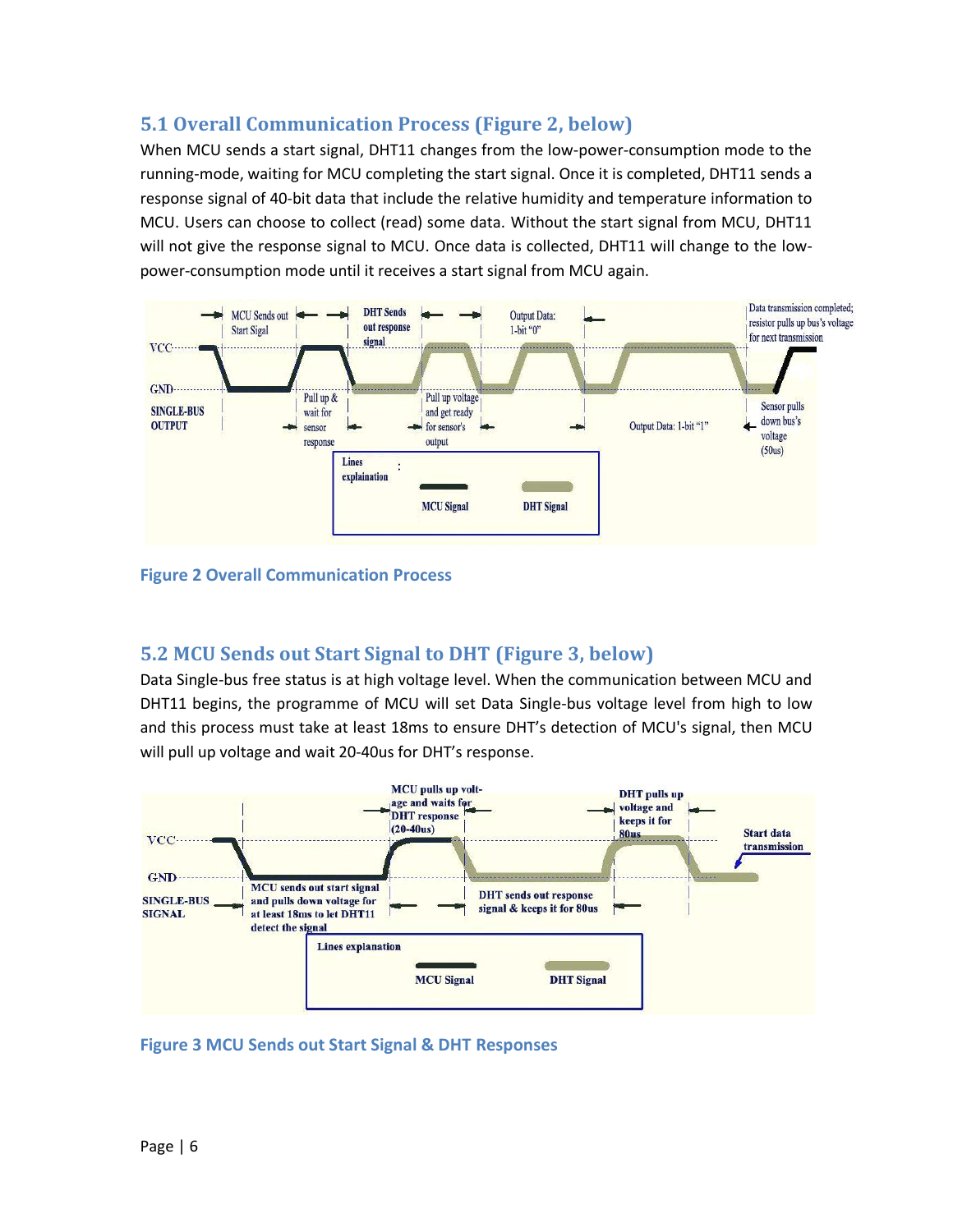## **5.3 DHT Responses to MCU (Figure 3, above)**

Once DHT detects the start signal, it will send out a low-voltage-level response signal, which lasts 80us. Then the programme of DHT sets Data Single-bus voltage level from low to high and keeps it for 80us for DHT's preparation for sending data.

When DATA Single-Bus is at the low voltage level, this means that DHT is sending the response signal. Once DHT sent out the response signal, it pulls up voltage and keeps it for 80us and prepares for data transmission.

When DHT is sending data to MCU, every bit of data begins with the 50us low-voltage-level and the length of the following high-voltage-level signal determines whether data bit is "0" or "1" (see Figures 4 and 5 below).



**Figure 4 Data "0" Indication**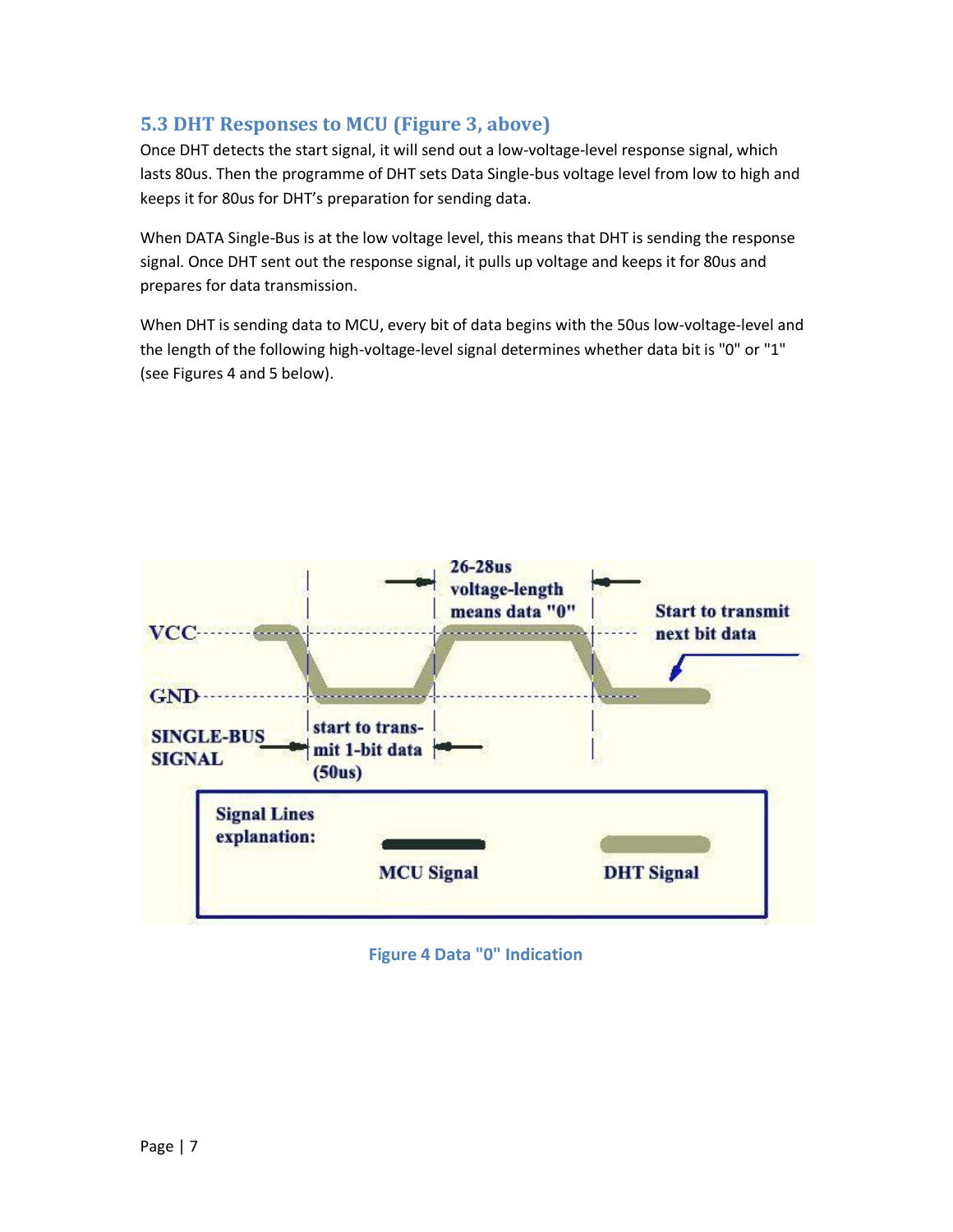



If the response signal from DHT is always at high-voltage-level, it suggests that DHT is not responding properly and please check the connection. When the last bit data is transmitted, DHT11 pulls down the voltage level and keeps it for 50us. Then the Single-Bus voltage will be pulled up by the resistor to set it back to the free status.

### **6. Electrical Characteristics**

|  | VDD=5V, $T = 25^{\circ}C$ (unless otherwise stated) |
|--|-----------------------------------------------------|
|--|-----------------------------------------------------|

|              | Conditions | Minimum | <b>Typical</b> | Maximum          |
|--------------|------------|---------|----------------|------------------|
| Power Supply | DC         | 3V      | 5V             | 5.5V             |
| Current      | Measuring  | 0.5mA   |                | 2.5mA            |
| Supply       |            |         |                |                  |
|              | Average    | 0.2mA   |                | 1 <sub>m</sub> A |
|              | Standby    | 100uA   |                | 150uA            |
| Sampling     | Second     |         |                |                  |
| period       |            |         |                |                  |

Note: Sampling period at intervals should be no less than 1 second.

### **7. Attentions of application**

#### **(1) Operating conditions**

Applying the DHT11 sensor beyond its working range stated in this datasheet can result in 3%RH signal shift/discrepancy. The DHT11 sensor can recover to the calibrated status gradually when it gets back to the normal operating condition and works within its range. Please refer to (3) of